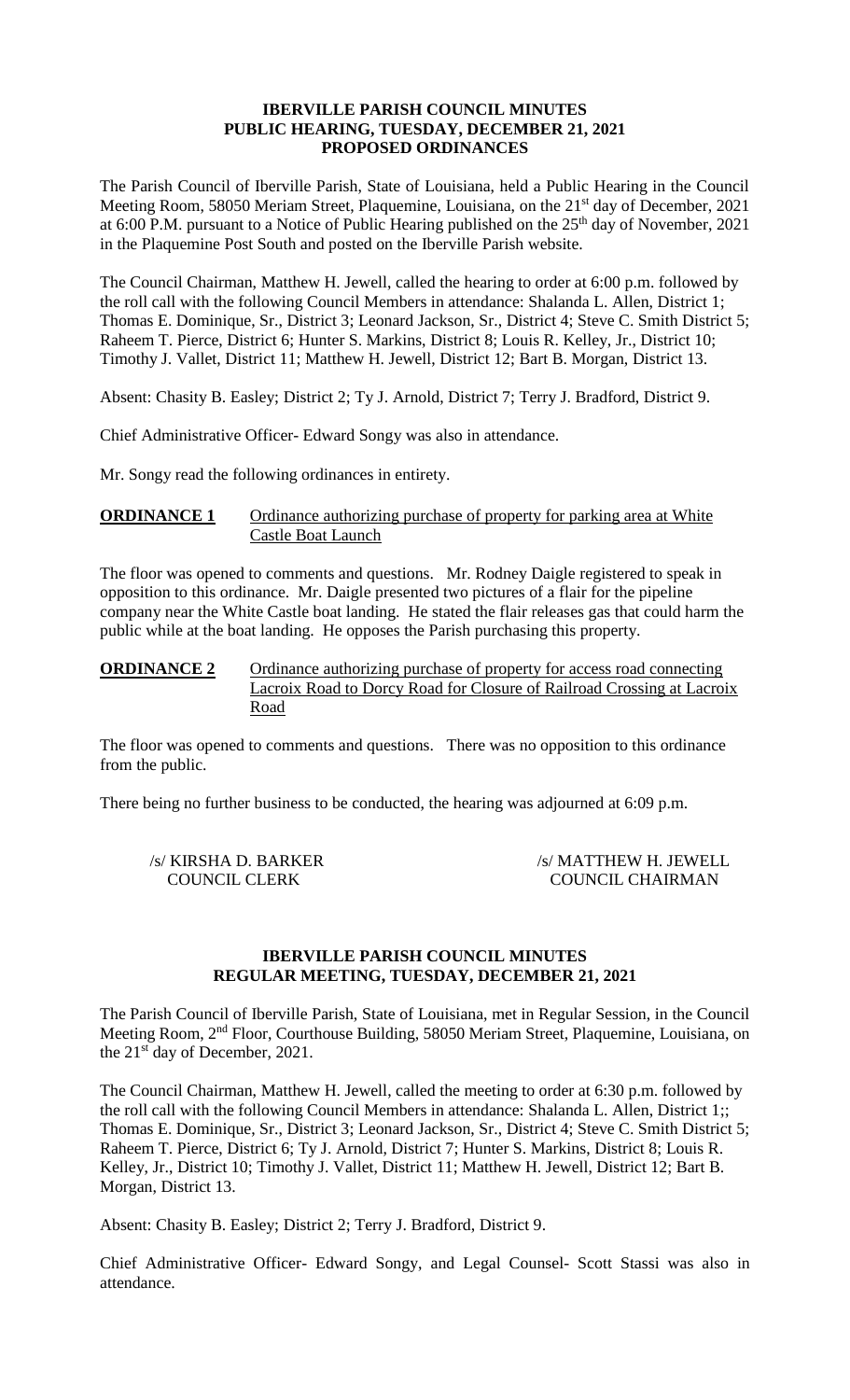A quorum was present and due notice had been posted and published in the Plaquemine Post South newspaper on the 16<sup>th</sup> day of December, 2021. The Pledge of Allegiance followed.

Council Chairman Jewell called for anyone wanting to make public comments to register with the Clerk. No one registered to speak.

#### ADDENDUM

Upon a motion by Councilman Dominique, seconded by Councilman Pierce, it was moved to add the following items to the agenda. The motion having been duly submitted to a vote was duly adopted by the following yea and nay votes on roll call:

YEAS: Allen, Dominique, Jackson, Smith, Pierce, Arnold, Markins, Kelley, Vallet, Morgan. NAYS: None. ABSTAIN: None. ABSENT: Easley, Bradford.

- A) Proclamation proclaiming January 2022 as School Board Recognition Month
	- Dr. Joffrion, Superintendent of the Iberville Parish School Board came before the Council to receive the proclamation proclaiming January 2022 as School Board Recognition Month.
	- Chairman Jewell read aloud a proclamation. A picture was taken for the newspaper.
- B) Presentation to Iberville Parish Council by Exxon Mobile Michael Smith
	- A donation of \$2,500 was made by Exxon Mobile to the Parish's Emergency Operations Center. EOC Director, Clint Moore stated new radios will be purchased with this donation.
	- Mr. Michael Smith. representing Exxon Mobile spoke before the Council. He thanked the Council for their service to the community.
	- A picture was taken for the newspaper.

## PRESENTATIONS AND APPEARANCES

- A) Presentation to the Iberville Parish Council by Shelby Hemingway, Representative of Boardwalk, Inc.
	- Mr. Shelby Hemingway, representing Boardwalk, Inc. presented the Council on Aging Director, Charlene Siplin a \$5,000 donation. She accepted it on behalf of the senior citizens of the Council on Aging facilities. She stated 199 blankets cans of cookies were purchased with the donation from Boardwalk, Inc. for the senior citizens.

#### APPROVAL OF MINUTES

Upon a motion by Councilman Pierce, and seconded by Councilman Jackson, it was moved to wave the reading of the minutes of November 16, 2021 and approve as written. The motion having been duly submitted to a vote was duly adopted by the following yea and nay votes on roll call:

YEAS: Allen, Dominique, Jackson, Smith, Pierce, Arnold, Markins, Kelley, Vallet, Morgan. NAYS: None. ABSTAIN: None. ABSENT: Easley, Bradford.

The motion was declared adopted by the Chairman.

PRESIDENT'S REPORT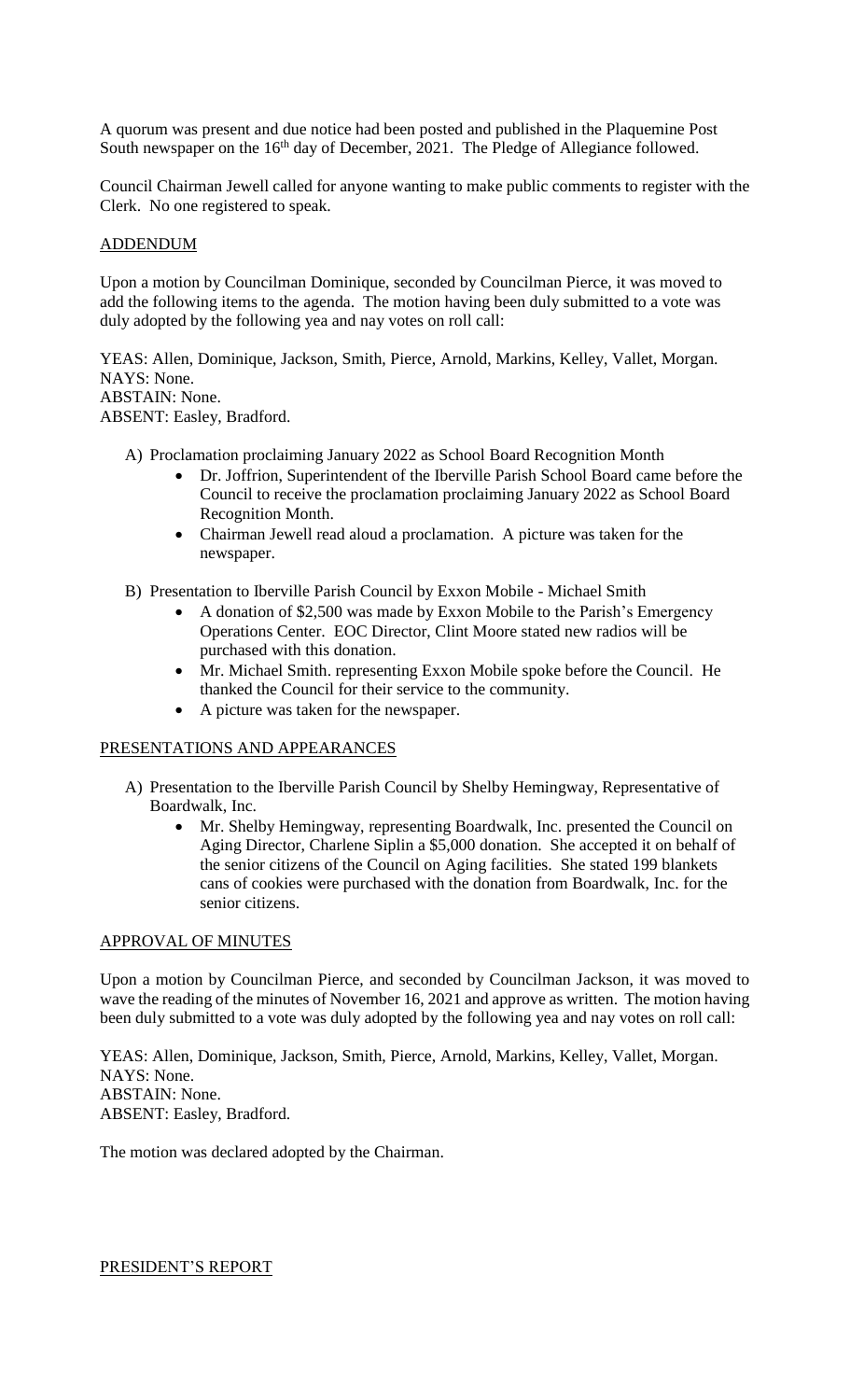- CAO, Edward Songy Jr. spoke on behalf of President Ourso's absence.
- A slideshow presentation was prepared for the President's Report. The first slide was of Canal W19-L4 in Councilman Jackson's district. The canal is undergoing a \$700,000 drainage improvement project. The canal has been dug out and a special cloth put down at the bottom to prevent erosion. This project is near completion.
- Last month there was a Council on Aging appreciation fish fry sponsored by DuPlantis Design Group. Eighty senior citizens participated.
- The next slide showed the progress of the IPRD maintenance facility. There is also drainage work being done on the fields. They are expecting completion by the third quarter of next year.
- The last slide was of the water in-take structure in Councilman Kelley's district. This is a \$300,000 project to upgrade the water in-take structure near Jack Millers. This will increase ability to draw the water from the Intracoastal during low water periods.
- East Iberville is under a temporary moratorium. In January 2022 an ordinance will be presented to the Council regarding the changes in rules and regulations for development in East Iberville in unincorporated areas.
- Mr. Songy stated Mr. Rodney Daigle spoke in opposition to the ordinance for the white castle boat landing parking lot during the public hearing. He stated Mr. Daigle is currently in involved in litigation with the pipeline company. Mr. John Marque, the Director of Fire and Emergency Services came before the Council to speak. He stated the White Castle Fire Department has been called out numerous times to this site due to complaints of a smell in this area. He stated there is only one complainant. He explained there is a monthly flair which is when the company changes the filter, and the flair poses no hazard to the public at the boat landing. Mr. Songy also stated Mr. John Clark, Parish Engineer and DEQ have been out to the site and have found no violation of pollution regulations.
- He wished the Council a happy holidays.

# FINANCIAL REPORT

Finance Director, Randall Dunn stated the Finance Department is currently closing out 2021. He will have more to report in January. He wished everyone a Merry Christmas.

## OLD BUSINESS

## **ORDINANCE IPC# 021-21**

## **ORDINANCE TO PURCHASE FEE TITLE TO A PARCEL OF LAND LOCATED AT INTERSECTION OF LA HWY. 993 AND NEW CAMP ROAD ACROSS FROM WHITE CASTLE CANAL BOAT LANDING FROM CALLEGAN SONS, LLC FOR USE AS A PARKING LOT FOR RESIDENTS UTILIZING THE BOAT LANDING**

WHEREAS, Section 2-11(A)12 of the Iberville Parish Home Rule Charter provides that an ordinance is required to acquire real property on behalf of the Parish Government.

WHEREAS, the Iberville Parish Council maintains a public boat launch on the White Castle Canal at the intersection of LA HWY 993 and New Camp Road. This boat launch does not provide sufficient parking for the vehicles/boat trailers of the residents utilizing the boat launch.

WHEREAS, for numerous years the Whaley and Rousseau families allowed the Parish to utilize a tract of land across the boat landing as a parking lot of residents utilizing the White Castle Boat Landing. The property was recently sold to Callegan Sons, LLC in October 2021, and the new owner has offered the Parish the option to purchase the property currently used for the parking area by boaters.

WHEREAS, the Parish will acquire fee title to a parcel of land identified and described on the attached survey plat map prepared by Pan American Engineers. A certified Louisiana real estate appraiser is currently preparing the fair market value survey on the tract of land to be acquired for the boat landing parking area. The fair market value of the tract of land is the sum of \$31,000.00.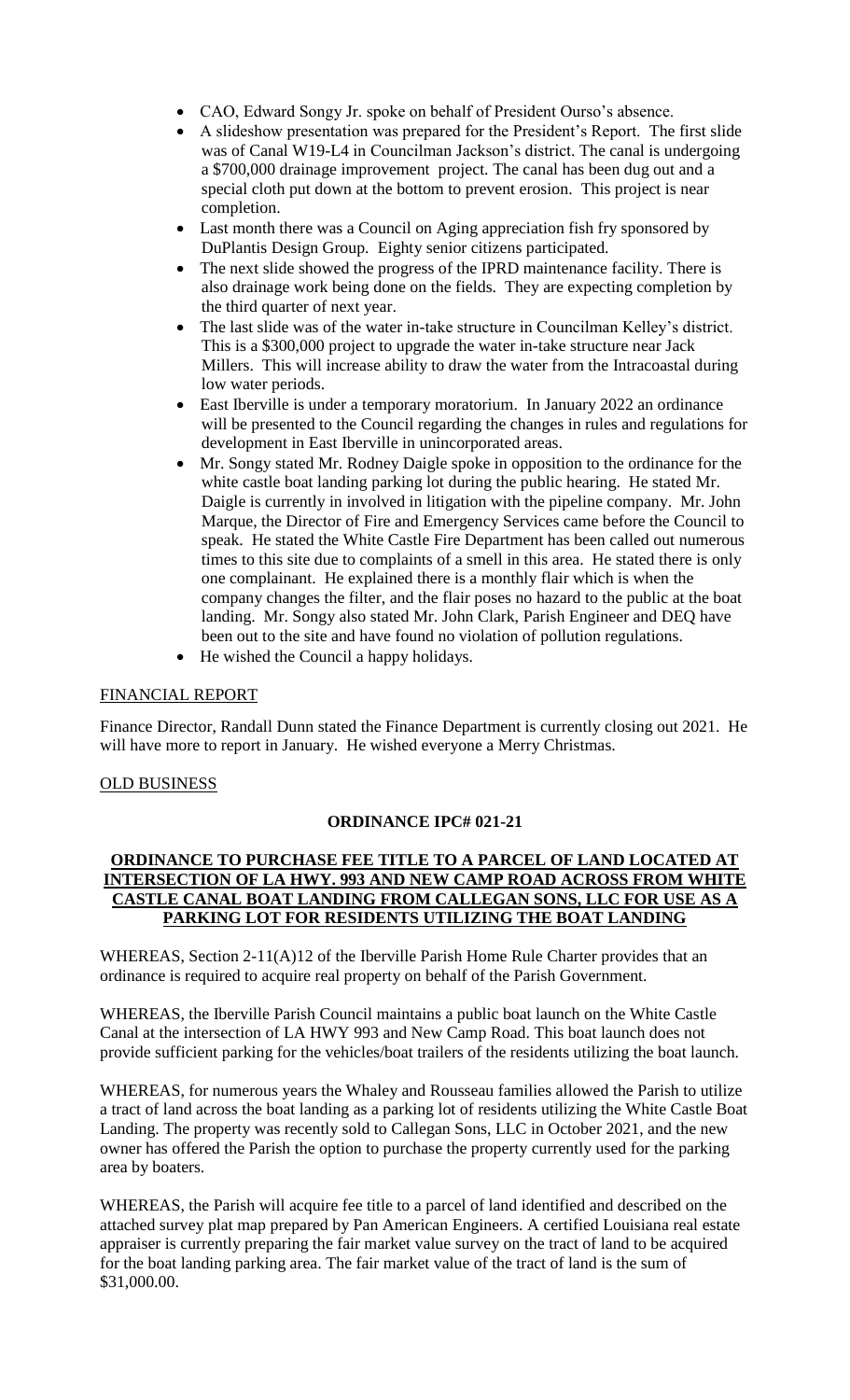WHEREAS, the acquisition of this parcel of land will allow the Parish to continue providing a suitable parking area for the White Castle Boat Landing and to make improvements to the parking area to improve the safety of the parking area. A plat map of the parcel of land to be acquired is attached hereto and incorporated by reference.

NOW, THEREFORE, BE IT ORDAINED as follows: "That J. Mitchell Ourso, Jr., Parish President, be and is hereby authorized to sign any and all documentation pertaining to the land sale from Callegan Sons, LLC for the above described lot located in White Castle area to provide public parking area for boaters utilizing the White Castle Canal Boat Landing.

The foregoing ordinance which was previously introduced at the meeting of the Iberville Parish Council on November 16, 2021 and a summary thereof having been published in the official journal on November 25, 2021, the public hearing on this ordinance held on the  $21<sup>st</sup>$  day of December, 2021, at 6:00 p.m., in the Council Meeting Room, 58050 Meriam Street, Plaquemine, Louisiana, was brought up for final passage with a motion by Councilman Smith, and seconded by Councilman Arnold, having been duly submitted to a vote, the ordinance was duly adopted by the following yea and nay vote on roll call:

YEAS: Allen, Dominique, Jackson, Smith, Pierce, Arnold, Markins, Kelley, Vallet, Morgan. NAYS: None. ABSTAIN: None. ABSENT: Easley, Bradford.

The ordinance was declared adopted by the Chairman on the 21<sup>st</sup> day of December, 2021.

#### **ORDINANCE IPC# 022-21**

## **ORDINANCE TO PURCHASE FEE TITLE TO A PARCEL OF LAND LOCATED ADJACENT TO THE WESTERN SIDE OF RAILROAD TRACK BETWEEN LACROIX ROAD AND DORCY ROAD TO CONSTRUCT ROADWAY DUE TO CLOSURE OF RAILROAD CROSSING AT LACROIX ROAD**

WHEREAS, Section 2-11(A)12 of the Iberville Parish Home Rule Charter provides that an ordinance is required to acquire real property on behalf of the Parish Government.

WHEREAS, the State of Louisiana Department of Transportation and Development (DOTD) and the Union Pacific Railroad are seeking to close the crossing located at LA Highway 1 and LaCroix Road in the Dorseyville area to improve safety. Closure of this crossing will require a road to connect LaCroix Road to Dorcy Road for property owners along LaCroix Road to have ingress and egress for their property.

WHEREAS, the Parish will acquire fee title to a parcel of land identified as: **Lot in Dorseyville, E & Rear by Lot 48, W by Lot 52, front Dorseyville Road, C.B. 140, E. 271, being the same property acquired by Charles O. Dupont from Doretha A. Hardin on Jun 6, 1973 by Tax Sale recorded in C.B. 203, En. 233** from current owners, namely, Renee Dupont Edwards, Janine Dupont Pendley, Lorraine Dupont O'Shee and Ninette Dupont Long for the sum of two thousand dollars (\$2,000.00).

WHEREAS, the acquisition of this parcel of land will allow the Parish to construct an asphalt road connecting LaCroix Road and Dorcy Road to allow for ingress and egress for property owners and residents living along LaCroix Road. A plat map of the parcel of land to be acquired is attached hereto and incorporated by reference.

NOW, THEREFORE, BE IT ORDAINED as follows: "That J. Mitchell Ourso, Jr., Parish President, be and is hereby authorized to sign any and all documentation pertaining to the land sale from Renee Dupont Edwards, et al for the above described lot located in Dorseyville to construct an asphalt road connecting LaCroix Road and Dorcy Road due to the planned closure of the railroad crossing at LaCroix Road.

The foregoing ordinance which was previously introduced at the meeting of the Iberville Parish Council on November 16, 2021 and a summary thereof having been published in the official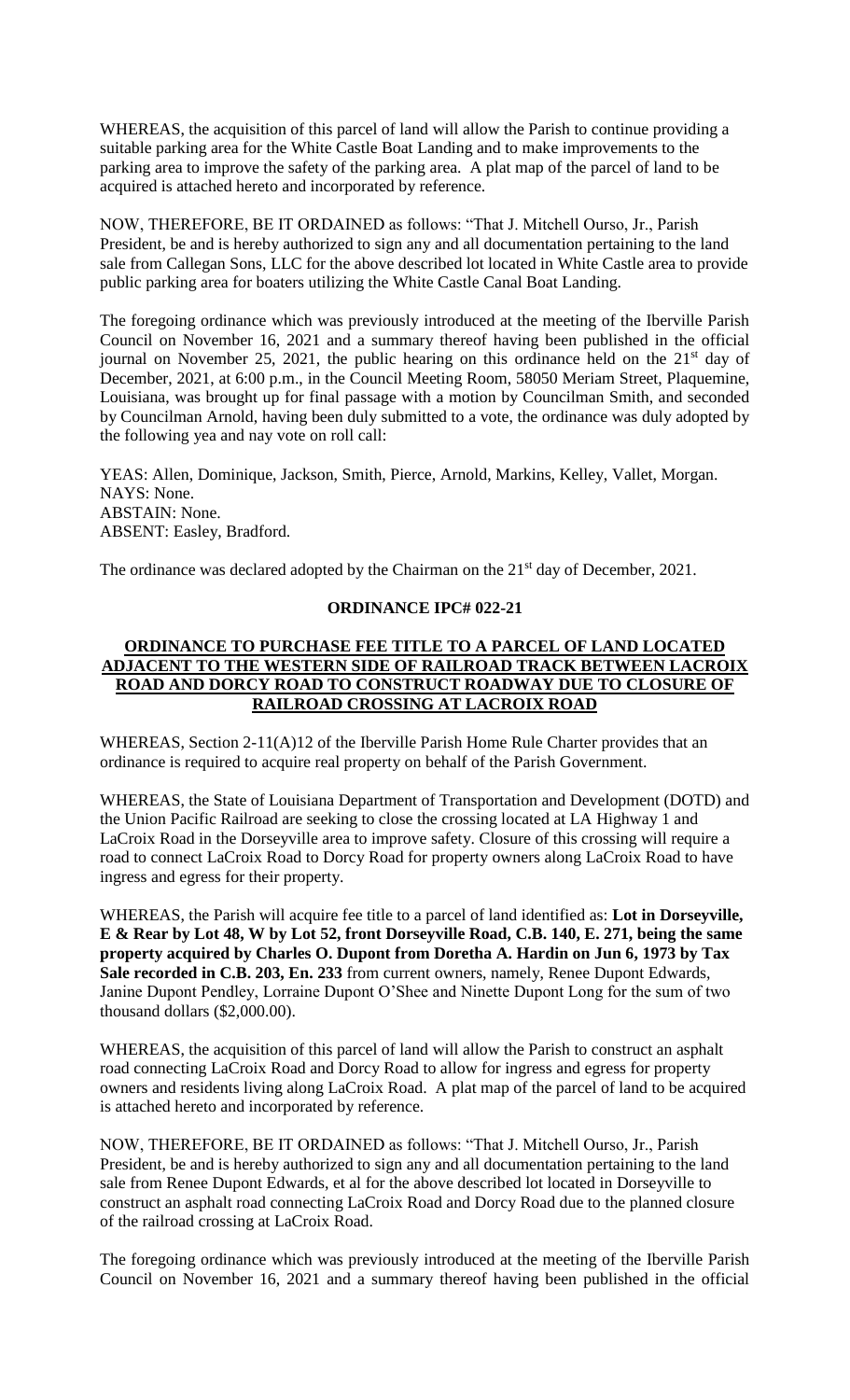journal on November 25, 2021, the public hearing on this ordinance held on the  $21<sup>st</sup>$  day of December, 2021, at 6:00 p.m., in the Council Meeting Room, 58050 Meriam Street, Plaquemine, Louisiana, was brought up for final passage with a motion by Councilman Smith, and seconded by Councilman Arnold, having been duly submitted to a vote, the ordinance was duly adopted by the following yea and nay vote on roll call:

YEAS: Allen, Dominique, Jackson, Smith, Pierce, Arnold, Markins, Kelley, Vallet, Morgan. NAYS: None. ABSTAIN: None. ABSENT: Easley, Bradford.

The ordinance was declared adopted by the Chairman on the 21<sup>st</sup> day of December, 2021.

#### NEW BUSINESS

None.

## RESOLUTION COMMITTEE REPORT

The Resolution Committee met on Tuesday, December 21, 2021 at 6:09 p.m., followed by the roll call with the following Resolution Committee Members only in attendance: Smith, Vallet, Kelley, Markins, Jackson, Dominique, Morgan.

Absent: Pierce, Arnold.

Councilman Pierce is now present.

The following resolution was read aloud by Mr. Songy:

A) Resolution adopting the Iberville Parish Hazard Mitigation Plan 2021

Councilman Vallet made a recommendation to forward the resolutions to the regular meeting, seconded by Councilman Markins. The recommendation having been duly submitted to a vote was duly adopted by the following yea and nay votes on roll call by Resolution Committee Members only:

YEAS: Smith, Vallet, Pierce, Kelley, Markins, Jackson, Dominique, Morgan. NAYS: None. ABSTAIN: None. ABSENT: Arnold.

The recommendation was declared adopted by the Chairman to forward this item to the regular meeting.

During the Regular Meeting:

## **RESOLUTION IPC# 2021-022**

# **RESOLUTION ADOPTING THE IBERVILLE PARISH COUNCIL HAZARD MITIGATION PLAN FOR 2021**

The following resolution was introduced by Councilman Pierce and seconded by Councilman Markins.

WHEREAS, the Iberville Parish Council has prepared a multi-hazard mitigation plan hereby known as the "Iberville Parish Mitigation Plan 2021" in accordance with the Disaster Mitigation Act of 2000, and;

WHEREAS, the Iberville Parish Council has participated in the process to prepare a Disaster Mitigation Act Compliant Hazard Mitigation Plan based on the FEMA guidelines;